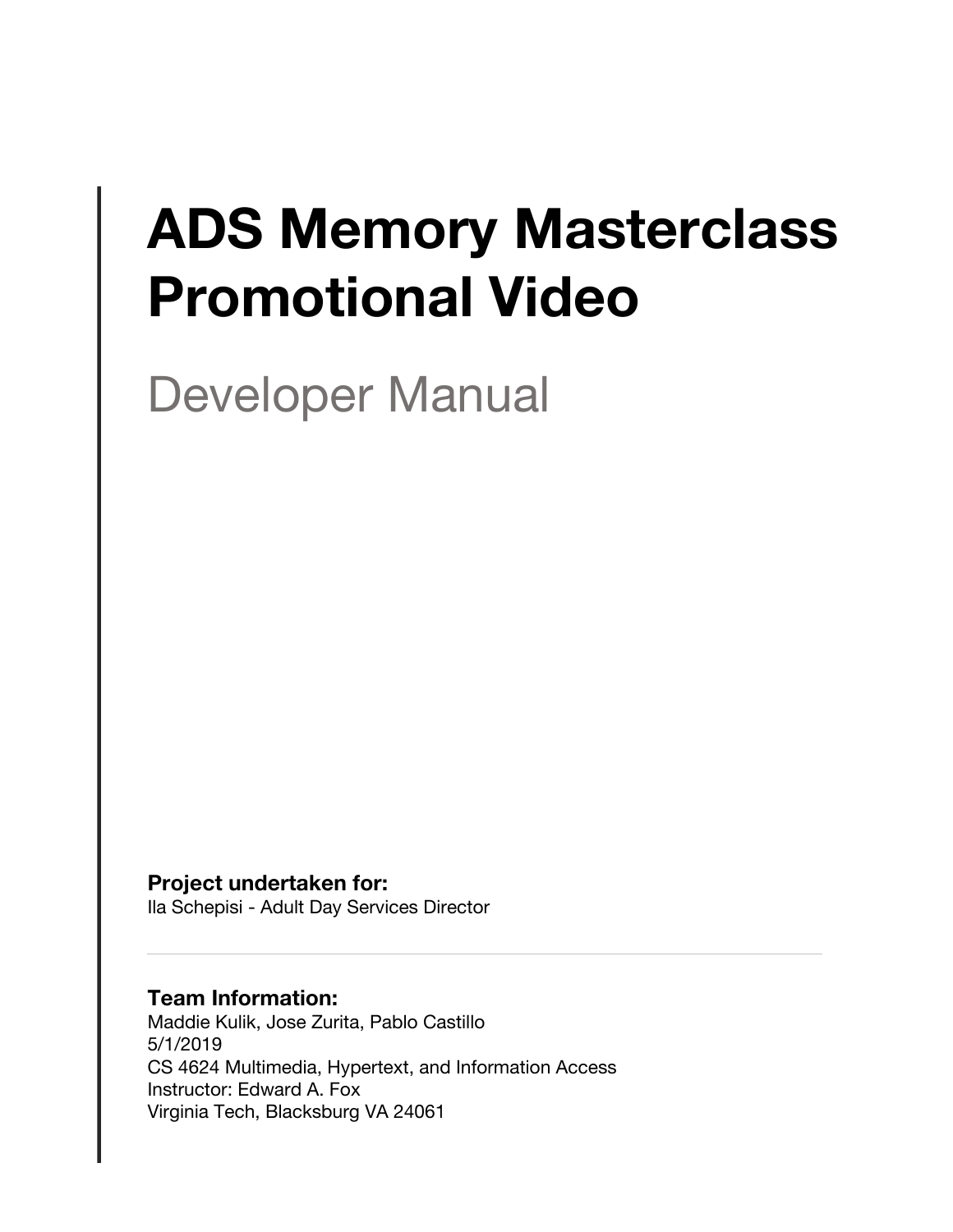# **TABLE OF CONTENTS**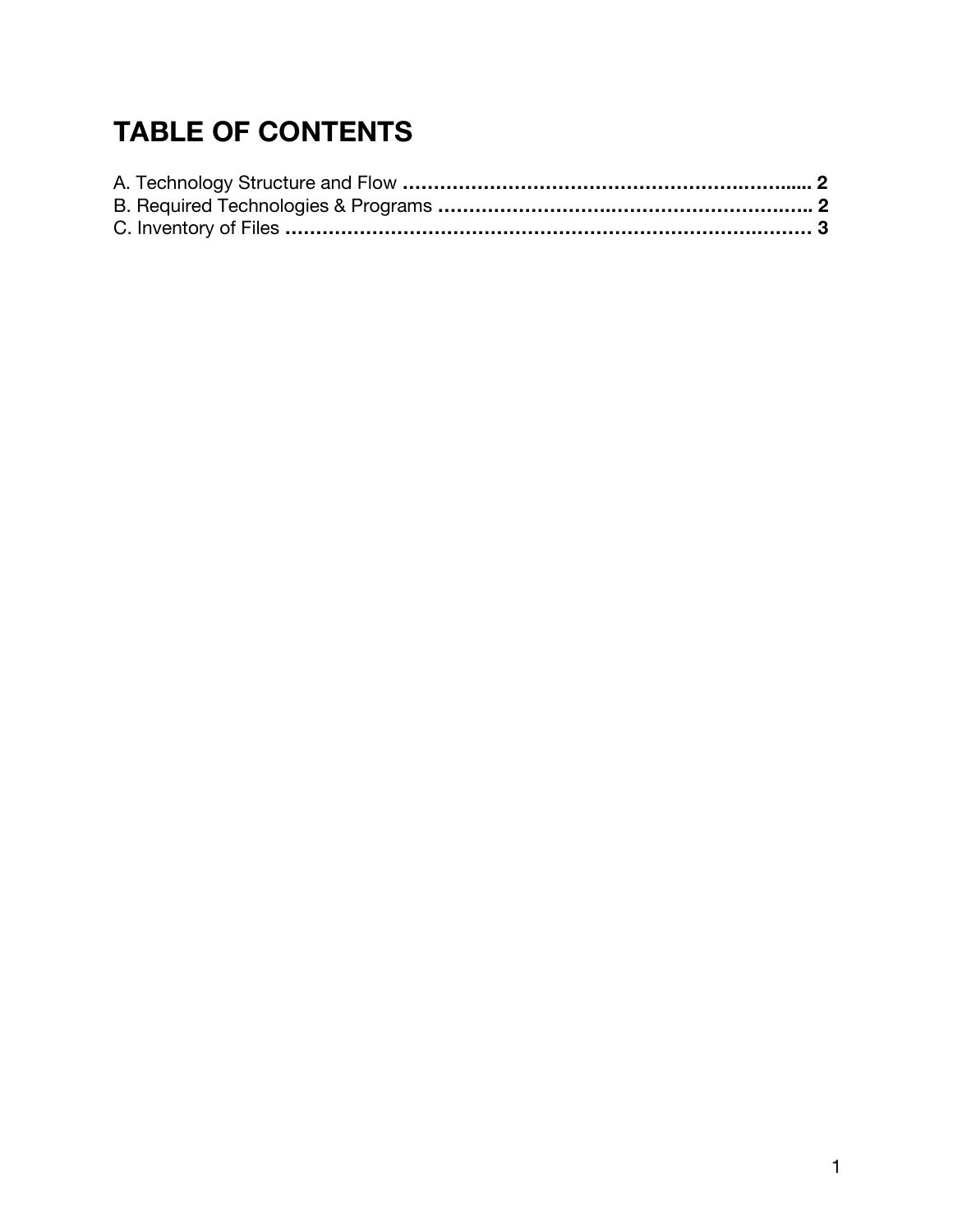## **A. Technology Structure and Flow**



*Figure 2: Early Design of Storyboard*

#### **B. Required Technologies & Programs**

One of the programs we used was iMovie which is Apple's program to create and edit movies on Macs. This program was designed to be user friendly and has many features such as importing footage using FireWire interface or MiniDV format digital cameras or using computers USB port. This program also allows videos to be formatted in different ways such as quality, size of file and type of file as well.

A technology that is also required would be a Mac, or any device compatible with iMovie.

The camera in use to create the footage was a Canon HF M52 with a provided shotgun mic. The HF M52 has a 3-inch LCD display, as well as a genuine Canon HD video lens with 10x advanced zoom and superRange optical image stabilization. The Canon HF also has a built in 32-GB memory and a additional SD/SDHC/SDXC memory card slot.

Another piece of equipment that helped stabilize our footage was a 60-inch lightweight Tripod. This is a tripod with adjustable-height-legs and rubber feet. This is a standard tripod that is compatible with most video cameras, digital cameras and GoPro devices.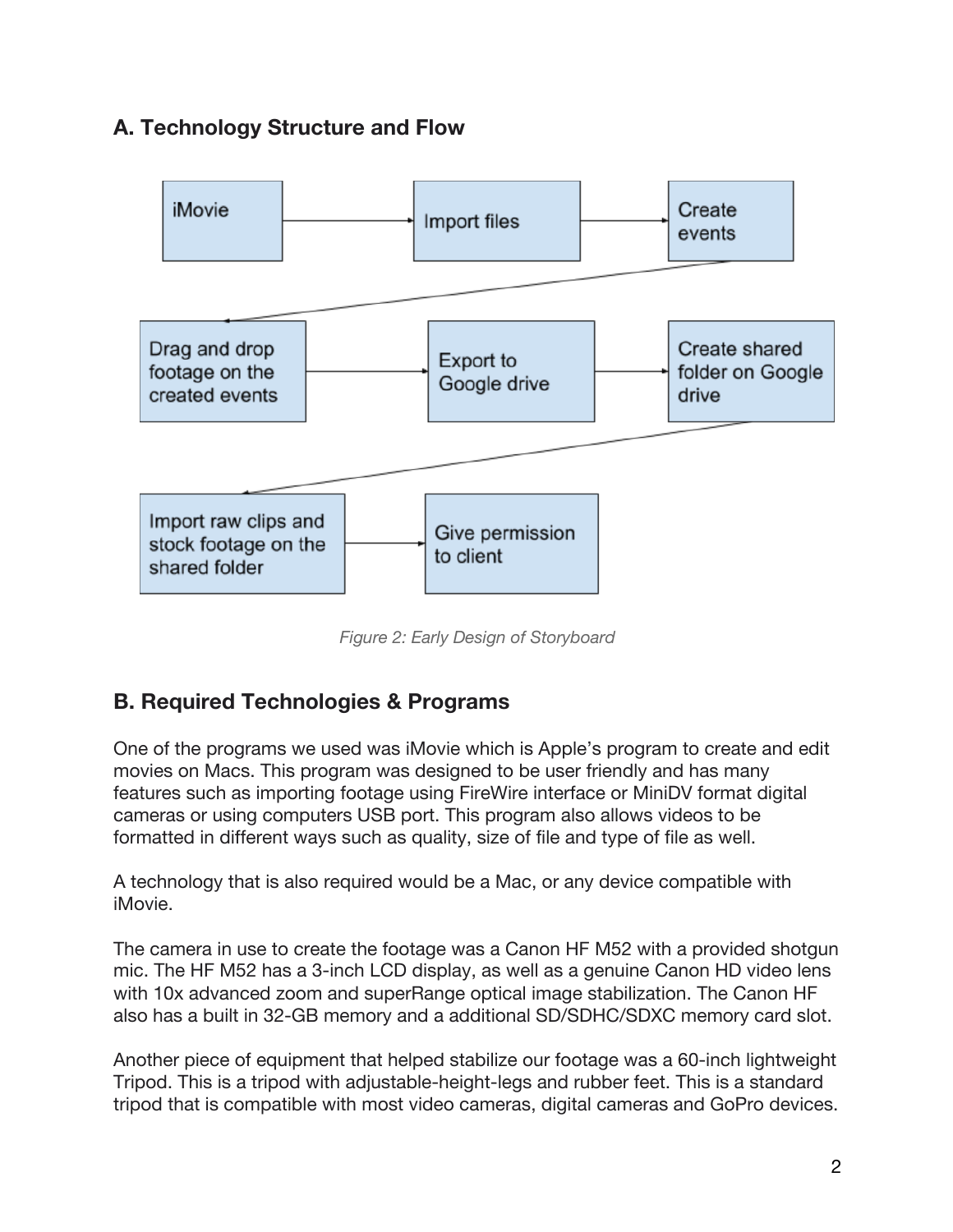The tripod has two built-in bubble view levels and a 3-way head to allow for tilt and swivel motions that can be used for both portrait or landscape views.

### **C. Inventory of Files**

The below information is information pertaining to our Files that is collected within Google Drive.

Memory Masterclass Raw Videos

Clip 1.MTS, which is 325 MB. This clip pertains to Susan (former student) giving her testimonial.

Clip 2.MTS, which is 666 MB. This clip is another take with Susan's testimonials. Clip 3.MTS, which is 226 MB. This clip contains Sara (the teacher of the Masterclass) doing the introduction.

Clip 4.MTS, which is 1 GB. This clip is another take of Sara doing both the introduction and describing the class.

Clip 5.MTS, which is 16 MB. This is Sara's second take on the description of the Memory Masterclass.

Clip 6.MTS, which is 151 MB. This is Sara's third take on the description of the Memory Masterclass.

Clip 7.MTS, which is 913 MB. This clip is Illa (director of ADS) giving a description of the birth of Memory Masterclass.

Clip 8.MTS, which is 243 MB. This is a clip of Illa doing a closing statement.

#### Memory Masterclass Edited Clips

Within the memory Masterclass Edited Clips folder, we have two main folders which contain all of our work.

#### Final edit folder

Final Cut.MP4, which is 483 MB. This contains our final rendition

ADS Promo Video.MP4, which is 498 MB. This video contains our final video without any color corrections or transitions.

MMFinal.MP4, which is 517 MB. This video is our final video that contains the Memory Masterclass Promo video.

#### iMovie Library

iMovie Library.zip, this is a zipped folder that contains one of our editor's entire library of footage that has been edited within an event created in iMovie.

#### Memory Masterclass Stock Videos

This folder contains all our approved stock footage.

List of Files:

Old man Walking.mp4, which is 10 MB. This clip is a senior citizen walking at a park. Park.mp4, which is 16 MB. This clip is two senior citizens walking down a park.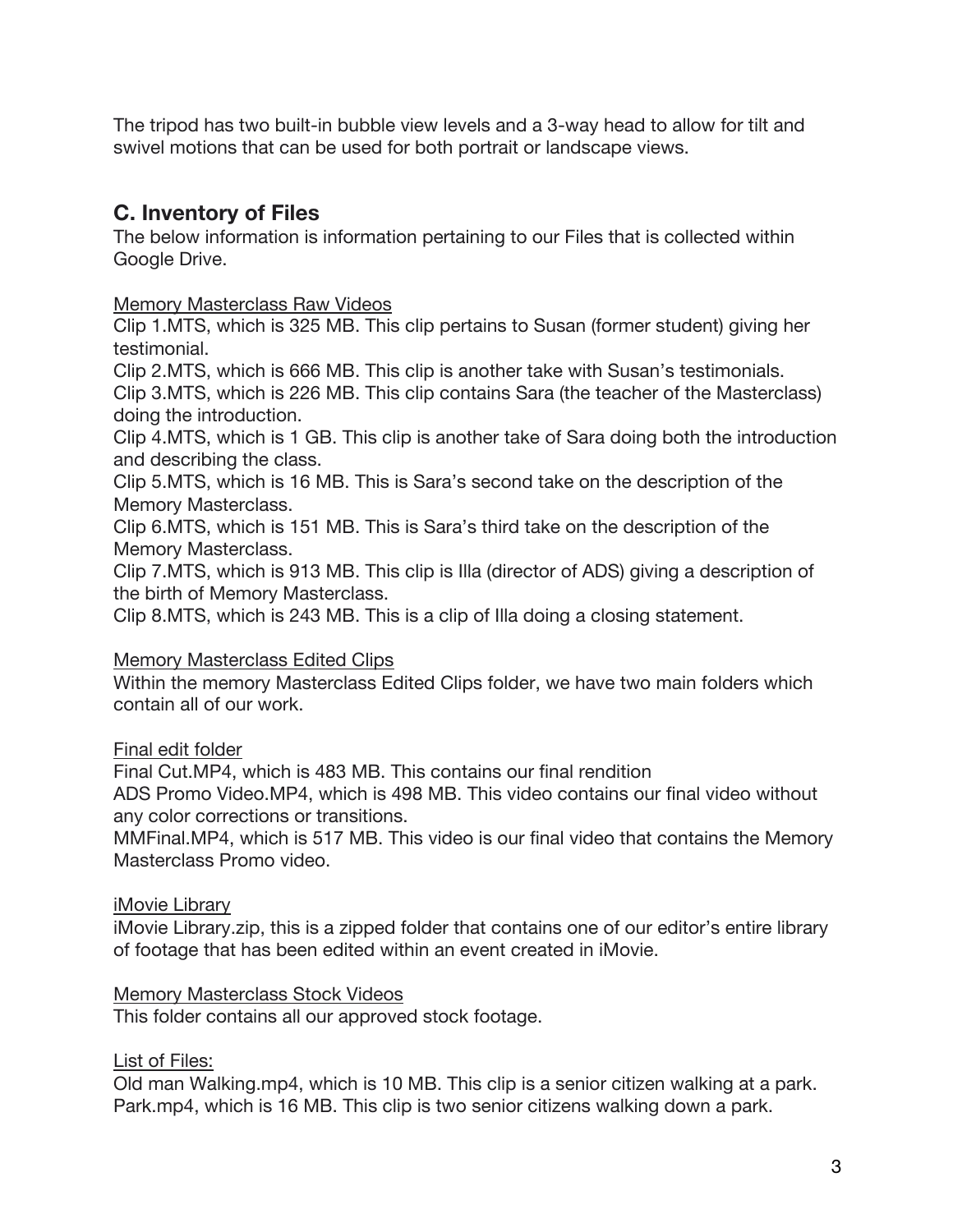Pexels Video 3682.mp4, which is 5 MB. This clip is of an older couple looking at a beautiful view of a house.

Pexels Videos 1538129.mp4, which is 2 MB. This clip is a senior citizen who is playing with children.

Pexels Videos 1538131.mp4, which is 2 MB. This clip is individuals sitting around a table discussing a topic.

Hahn Footage:

00029.MTS, which is 8 MB. This video is a shot of a participants arriving at the Memory Masterclass.

00031.MTS, which 25 MB. This video is a shot of Sara Amos teaching the course from a back point of view.

00037.MTS, which is 8 MB. This video is a shot of Sara Amos teaching the course with a front view.

00044.MTS, which is 6 MB. This video is a clip of class participants listening to Sara with a back view.

00054.MTS, which is 13 MB. This video is of class participants taking notes.

00056.MTS, which is 9 MB. This video is a shot of sara teaching with a front view.

ClassPan.MTS, which is 4 MB. This video is a pan shot of the entire class.

GroupDisc.MTS, which is 8 MB. This video is a shot of the participants discussing from the back.

IntroWhatIsMMC.MTS, which is 13 MB. This video is a clip of Sara discussing what the Memory Masterclass is all about.

LadiesKnodding.MTS, which is 13 MB. This video is a clip of class participants talking and nodding.

LifestyleExercises.MTS, which is 30 MB. This video is a clip of Sara talking about the lifestyle exercises that the course teaches.

SaraFront2.MTS, which is 30 MB, which is 23 MB. This clip is of Sara talking to the class with a front view.

ManAsksQuestion.MTS, which is 10 MB. This clip is a shot of a class participant asking Sara a question in the middle of the clas.

PracticalLifestyleStrats.MTS, which is 16 MB. This is a clip of Sara talking about how exactly they can use the lifestyle strategies that they go over the class.

SaraDiscussion.MTS, which is 6 MB. This clip is a clip of Sara one on one with a student from the course.

SaraLaughing/Teaching.MTS, which is 14 MB. This clip is of Sara laughing and teaching with the class.

SaraRightSide.MTS, which is 8 MB. This clip is of Sara teaching the class with a right point of view.

slowPan.MTS, which is 10 MB. This is a slow pan of the class starting with the left side.

TeachingCloseUp.MTS, which is 9 MB. This is a clip of Sara teaching the course with a closeup of Sara.

WhatisMMC.MTS, which is 29 MB. This clip of sara is her talking about what exactly is the Memory Masterclass.